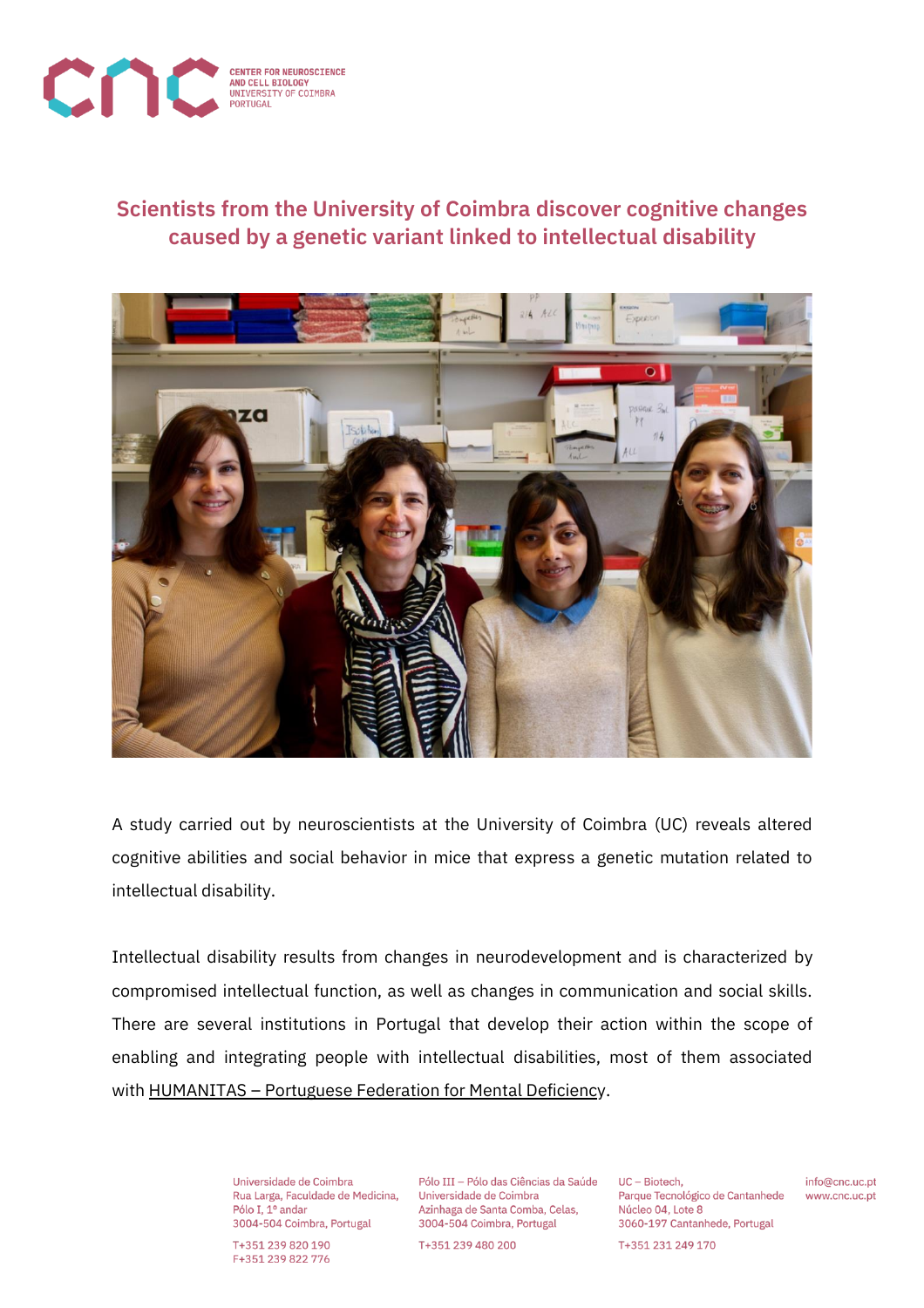

This neurodevelopmental disorder can have several causes, including genetic and/or environmental ones, with little known about the biological mechanisms that cause the cognitive, behavioral and social changes in these people. Unraveling these mechanisms is essential to design therapeutic and rehabilitative strategies, whenever they appear as necessary.

Genetic changes, associated with neurodevelopmental disorders, such as intellectual disability, are often found in genes that encode proteins present at the synapse, the communication structure between neurons within the brain. One of these proteins is stargazine, which was the subject of a study carried out at the Center for Neurosciences and Cell Biology of the University of Coimbra (CNC), with the aim of "**understanding the impact that a change in the gene encoding stargazine can have on communication and structure of neurons, as well as in animal behavior**", explains Ana Luísa Carvalho, leader of the study and professor at the Department of Life Sciences (DCV) at the Faculty of Science and Technology of the University of Coimbra (FCTUC).

The work, already published in the journal *Molecular [Psychiatry](https://www.nature.com/mp/)*, had as its starting point a computer simulation that made it possible to predict the impact of the genetic alteration associated with intellectual disability on the structure and molecular dynamics of stargazine. Using cultured rat neurons and genetically modified mice, in which the human genetic alteration was introduced (knock-in animals), the authors of the study found that the genetic variant that leads to the production of a modified stargazine compromises the transmission of information between neurons of the hippocampus, a region of the brain that, in both rodents and humans, is responsible for memory formation and the ability to learn. The genetically modified mice also showed memory and learning difficulties, as well as abnormal social behavior. "**These results show that an alteration in the gene encoding the protein stargazine causes changes in cognitive functions, similar to those observed in people with intellectual disabilities, and causes changes in the transmission of**

> Universidade de Coimbra Rua Larga, Faculdade de Medicina, Pólo I. 1º andar 3004-504 Coimbra, Portugal

T+351 239 820 190 F+351 239 822 776

Pólo III - Pólo das Ciências da Saúde Universidade de Coimbra Azinhaga de Santa Comba, Celas. 3004-504 Coimbra, Portugal

T+351 239 480 200

UC - Biotech. Parque Tecnológico de Cantanhede Núcleo 04, Lote 8 3060-197 Cantanhede, Portugal

info@cnc.uc.pt www.cnc.uc.pt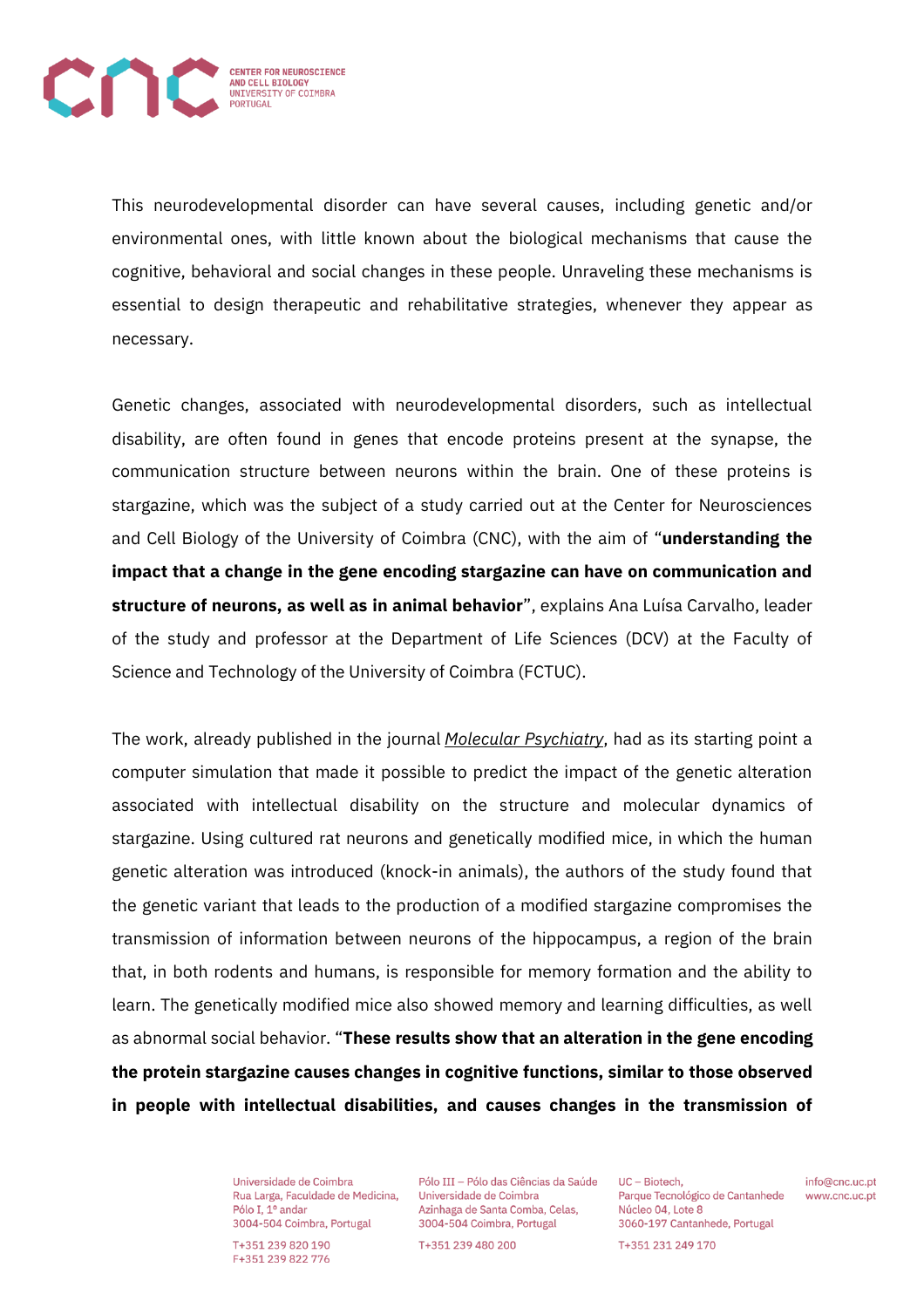

**information between neurons in the hippocampus as well as in the plasticity of this transmission**", says Ana Luísa Carvalho.

This study "**also allowed us to understand the role of the stargazine protein in neuronal communication in a specific subregion of the hippocampus. It is a study with a dual contribution to the understanding of the functioning of synaptic communication and to the identification of biological mechanisms associated with intellectual disability**", she concludes.

This work, which was conducted by CNC researchers Gladys Caldeira and Ângela Inácio, is the result of a collaboration between the research group led by Ana Luísa Carvalho and the groups led by Irina Moreira and João Peça, also CNC researchers and DCV teachers at the FCTUC. The study was funded by the Brain and Behavior Research [Foundation](https://www.bbrfoundation.org/) (USA), the Jérôme Lejeune [Foundation](https://www.fundacionlejeune.es/) (France), the Science and [Technology](https://www.fct.pt/index.phtml.pt) Foundation [\(Portugal\)](https://www.fct.pt/index.phtml.pt) and the La Caixa [Foundation.](https://fundacaolacaixa.pt/pt/)

The article can be consulted [here.](https://www.nature.com/articles/s41380-022-01487-w)

Carolina Caetano & Cristina Pinto

## **News:**

| Atlas da Saúde Online                   |  |
|-----------------------------------------|--|
| <b>BeiraNews Online</b>                 |  |
| Campeão das Províncias - Edição Digital |  |
| Campeão das Províncias Online           |  |
| Correio de Lagos Online                 |  |
| Diário As Beiras Online                 |  |
| Diário de Coimbra - Saúde Jornal        |  |
| Diário de Notícias da Madeira Online    |  |

[\(see here\)](https://www.atlasdasaude.pt/noticias/cientistas-descobrem-alteracoes-cognitivas-provocadas-por-variante-genetica-ligada) [\(see here\)](https://beiranews.pt/2022/05/06/cientistas-da-universidade-de-coimbra-descobrem-alteracoes-cognitivas-provocadas-por-variante-genetica-ligada-a-deficiencia-intelectual/) (in press) [\(see here\)](https://www.campeaoprovincias.pt/noticia/cientistas-da-uc-descobrem-alteracoes-cognitivas-provocadas-por-variante-genetica) [\(see here\)](https://correiodelagos.com/tecnologia/cientistas-da-universidade-de-coimbra-descobrem-alteracoes-cognitivas-provocadas-por-variante-genetica-ligada-a-deficiencia/) [\(see here\)](https://www.asbeiras.pt/2022/05/cientistas-de-coimbra-descobrem-alteracoes-cognitivas-provocadas-por-variante-genetica/) (in press) [\(see here\)](https://www.dnoticias.pt/2022/5/6/309709-cientistas-de-coimbra-descobrem-alteracoes-cognitivas-provocadas-por-variante-genetica/)

Universidade de Coimbra Rua Larga, Faculdade de Medicina, Pólo I. 1º andar 3004-504 Coimbra, Portugal

T+351 239 820 190 F+351 239 822 776

Pólo III - Pólo das Ciências da Saúde Universidade de Coimbra Azinhaga de Santa Comba, Celas. 3004-504 Coimbra, Portugal

T+351 239 480 200

UC - Biotech. Parque Tecnológico de Cantanhede Núcleo 04, Lote 8 3060-197 Cantanhede, Portugal

info@cnc.uc.pt www.cnc.uc.pt